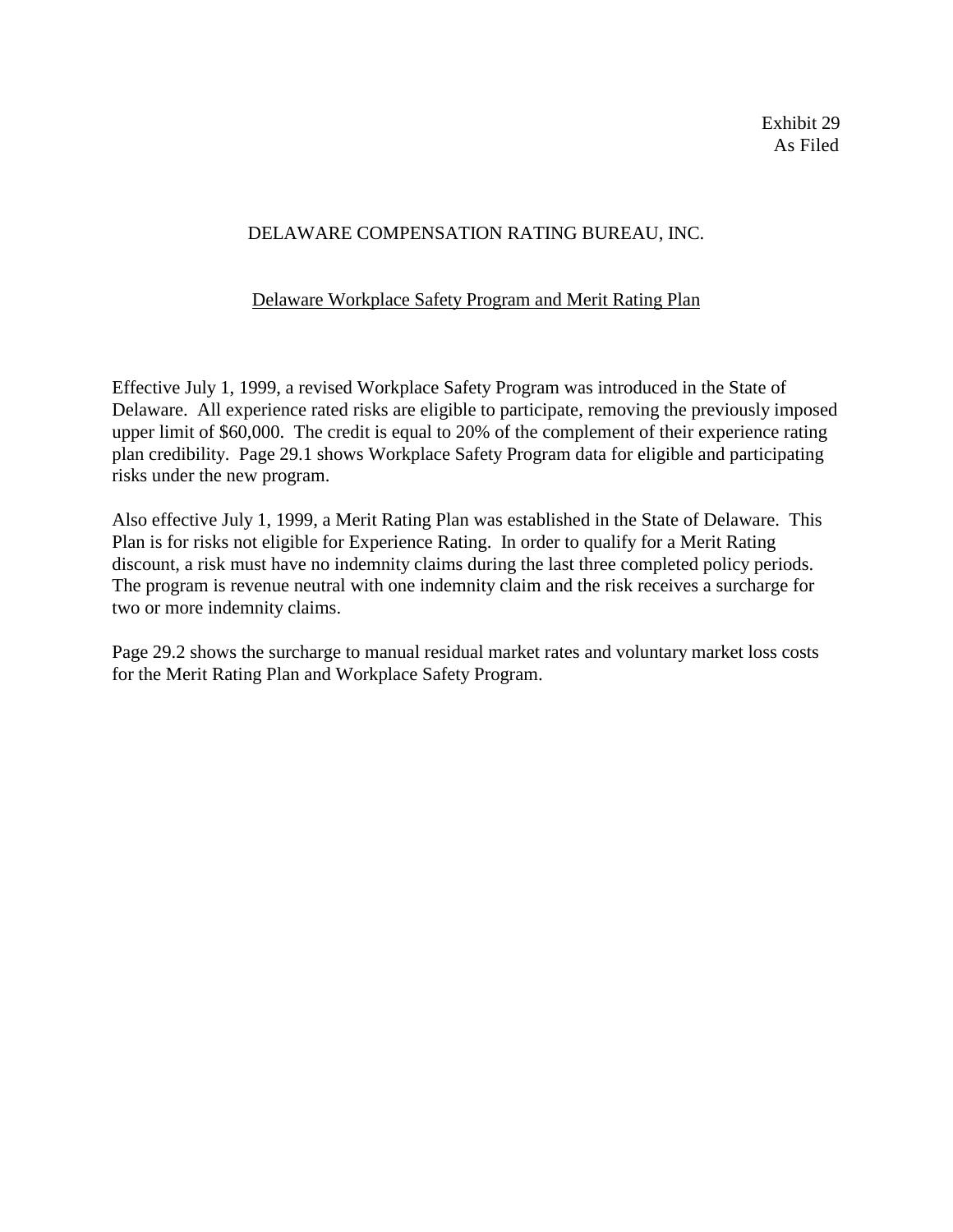#### **DELAWARE COMPENSATION RATING BUREAU, INC.**

| DELAWARE WORKPLACE SAFETY PROGRAM |
|-----------------------------------|
| <b>RATING YEAR 2004</b>           |

| <b>Policy Size</b> |           | Participating  |                    |           |          | Eligible |                    | % Participating |            |
|--------------------|-----------|----------------|--------------------|-----------|----------|----------|--------------------|-----------------|------------|
| From               | To        | # Risks        | <b>Std Premium</b> | Credit    | % Credit | # Risks  | <b>Std Premium</b> | # Risks         | <b>SEP</b> |
|                    |           |                |                    |           |          |          |                    |                 |            |
| 3,161              | 5,000     | 39             | 164,052            | 31,174    | 19.0%    | 1,302    | 5,198,984          | 3.0%            | 3.2%       |
| 5,001              | 7,500     | 94             | 598,128            | 113,440   | 19.0%    | 1,069    | 6,556,232          | 8.8%            | 9.1%       |
| 7,501              | 10,000    | 69             | 596,199            | 111,414   | 18.7%    | 692      | 5,955,662          | 10.0%           | 10.0%      |
| 10,001             | 12,500    | 66             | 749,940            | 137,222   | 18.3%    | 449      | 5,018,073          | 14.7%           | 14.9%      |
| 12,501             | 15,000    | 60             | 823,719            | 147,939   | 18.0%    | 376      | 5,124,755          | 16.0%           | 16.1%      |
| 15,001             | 17,500    | 73             | 1,181,249          | 207,994   | 17.6%    | 297      | 4,808,407          | 24.6%           | 24.6%      |
| 17,501             | 20,000    | 47             | 876,160            | 151,682   | 17.3%    | 204      | 3,803,039          | 23.0%           | 23.0%      |
| 20,001             | 25,000    | 80             | 1,795,185          | 302,317   | 16.8%    | 304      | 6,782,844          | 26.3%           | 26.5%      |
| 25,001             | 30,000    | 60             | 1,634,288          | 265,088   | 16.2%    | 216      | 5,898,315          | 27.8%           | 27.7%      |
| 30,001             | 35,000    | 56             | 1,823,554          | 286,504   | 15.7%    | 176      | 5,701,892          | 31.8%           | 32.0%      |
| 35,001             | 40,000    | 46             | 1,718,198          | 263,185   | 15.3%    | 130      | 4,862,892          | 35.4%           | 35.3%      |
| 40,001             | 45,000    | 44             | 1,850,782          | 274,929   | 14.9%    | 131      | 5,539,888          | 33.6%           | 33.4%      |
| 45,001             | 50,000    | 34             | 1,620,359          | 227,932   | 14.1%    | 98       | 4,658,701          | 34.7%           | 34.8%      |
| 50,001             | 55,000    | 35             | 1,838,968          | 257,185   | 14.0%    | 82       | 4,316,991          | 42.7%           | 42.6%      |
| 55,001             | 60,000    | 29             | 1,676,252          | 223,618   | 13.3%    | 79       | 4,531,666          | 36.7%           | 37.0%      |
| 60,001             | 70,000    | 49             | 3,204,125          | 414,547   | 12.9%    | 112      | 7,270,630          | 43.8%           | 44.1%      |
| 70,001             | 80,000    | 23             | 1,718,249          | 210,954   | 12.3%    | 78       | 5,816,888          | 29.5%           | 29.5%      |
| 80,001             | 90,000    | 26             | 2,212,458          | 258,609   | 11.7%    | 74       | 6,258,266          | 35.1%           | 35.4%      |
| 90,001             | 100,000   | 17             | 1,616,390          | 176,820   | 10.9%    | 55       | 5,208,312          | 30.9%           | 31.0%      |
| 100,001            | 200,000   | 96             | 13,343,179         | 1,201,678 | 9.0%     | 247      | 34,298,738         | 38.9%           | 38.9%      |
| 200,001            | 300,000   | 31             | 7,433,629          | 519,886   | 7.0%     | 86       | 21,077,630         | 36.0%           | 35.3%      |
| 300,001            | 400,000   | $\overline{7}$ | 2,413,234          | 154,894   | 6.4%     | 34       | 11,739,083         | 20.6%           | 20.6%      |
| 400,001            | 500,000   | 5              | 2,333,953          | 93,515    | 4.0%     | 19       | 8,634,771          | 26.3%           | 27.0%      |
| 500,001            | 1,000,000 | $\bf 8$        | 5,341,884          | 217,065   | 4.1%     | 48       | 33,205,190         | 16.7%           | 16.1%      |
| 1,000,001          | & higher  | $\overline{2}$ | 3,401,632          | 66,340    | 2.0%     | 20       | 36,154,967         | 10.0%           | 9.4%       |
|                    |           |                |                    |           |          |          |                    |                 |            |
| 3,161              | 60,000    | 832            | 18,947,033         | 3,001,623 | 15.8%    | 5,605    | 78,758,341         | 14.8%           | 24.1%      |
| 60,001             | & higher  | 264            | 43,018,733         | 3,314,308 | 7.7%     | 773      | 169,664,475        | 34.2%           | 25.4%      |
| <b>Grand Total</b> |           | 1,096          | 61,965,766         | 6,315,931 | 10.2%    | 6,378    | 248,422,816        | 17.2%           | 24.9%      |

Average Credit - All Eligible Risks **2.54%**